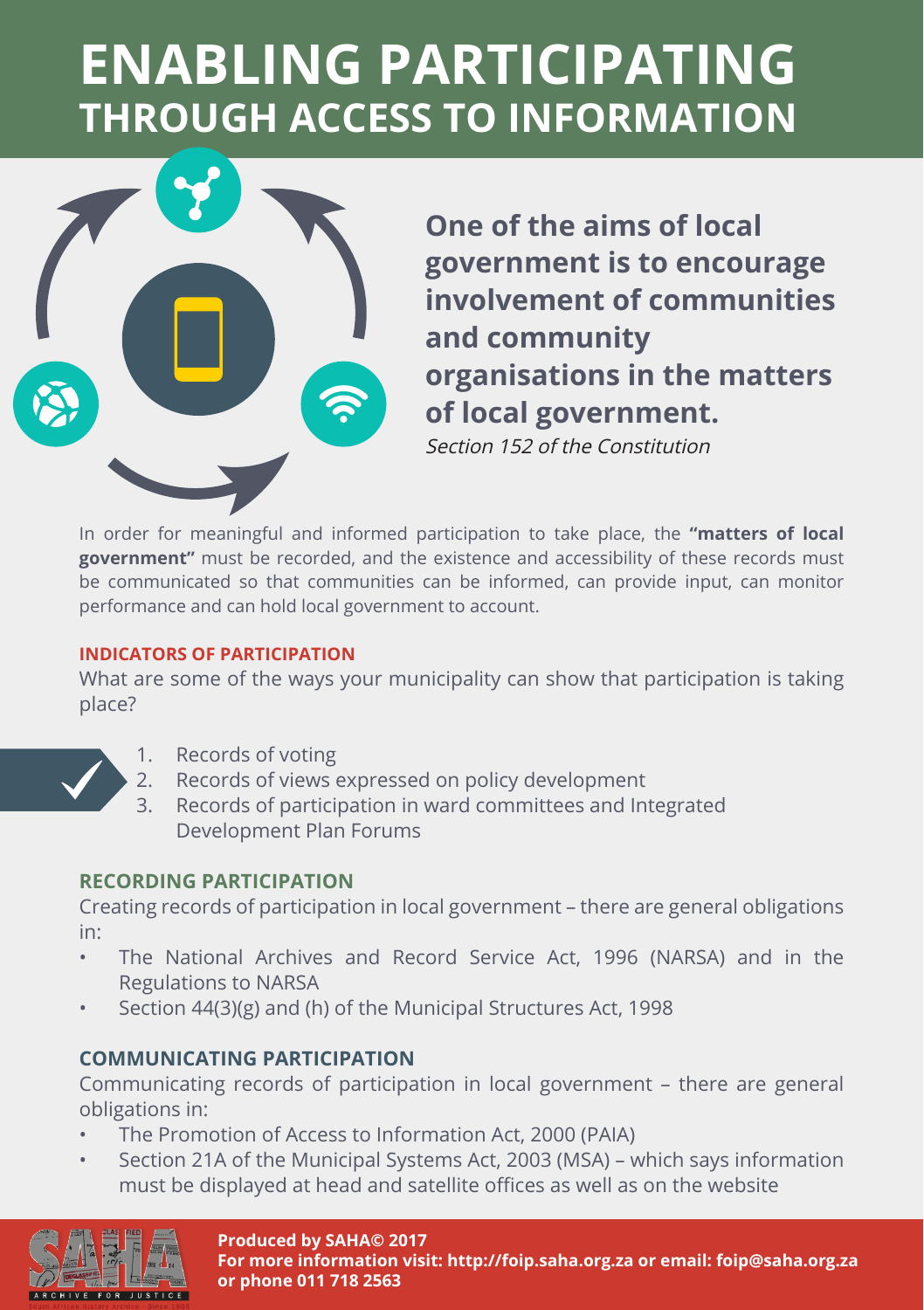| <b>LEGAL FRAMEWORK FOR</b><br><b>PARTICIPATION</b>                                                                                                                                                                                                                                                                                                                                                                                       | <b>RELATED RECORD CREATION AND DISSEMINATION</b><br><b>OBLIGATIONS</b>                                                                                                                                                          |                                                                                       |
|------------------------------------------------------------------------------------------------------------------------------------------------------------------------------------------------------------------------------------------------------------------------------------------------------------------------------------------------------------------------------------------------------------------------------------------|---------------------------------------------------------------------------------------------------------------------------------------------------------------------------------------------------------------------------------|---------------------------------------------------------------------------------------|
| <b>Legislation with</b><br>participation duties                                                                                                                                                                                                                                                                                                                                                                                          | <b>Records that must be</b><br>created / made accessible<br>to ensure informed<br>participation                                                                                                                                 | <b>Records to be created after</b><br>and / or as a result of the<br>participation    |
| <b>S195 The Constitution</b><br>The public must be<br>encouraged to participate in<br>policy making                                                                                                                                                                                                                                                                                                                                      | • Draft policy document<br>• Summary of reasons<br>· Summary of benefits / risks<br>(minutes of discussions<br>about)<br>• Records with information<br>that informed formulation                                                | • Minutes<br>• Final / second draft of policy                                         |
| <b>S16 MSA</b><br>A municipality must<br>encourage and create<br>conditions for participation<br>including in:<br>(i) preparation,<br>implementation and review<br>of the Integrated Develop-<br>ment Plan (IDP);<br>(ii) establishment,<br>implementation and review<br>of its performance<br>management system;<br>(iii) the monitoring and review<br>of its performance, including<br>the outcomes and impact of<br>such performance; | <b>PREPARATION - IDP</b><br>• Information on what the IDP<br>is, and how it should work<br>• Records reflecting what is<br>understood to be key issues<br>(e.g. statistics)<br>· Internal records<br>(e.g. memos) on key issues | <b>PREPARATION - IDP</b><br>• Minutes<br>• Draft IDP                                  |
| (iv) the preparation of its<br>budget; and<br>(v) strategic decisions relating<br>to the provision of municipal<br>services                                                                                                                                                                                                                                                                                                              | <b>IMPLEMENTATION - IDP</b><br>• Records reflecting progress<br>• Records reflecting reasons<br>for failures                                                                                                                    | <b>IMPLEMENTATION - IDP</b><br>• Minutes<br>• Revised record of<br>performance review |
|                                                                                                                                                                                                                                                                                                                                                                                                                                          | <b>REVIEW - IDP</b><br>• Existing IDP<br>• Records of past performance<br>monitoring<br>• Relevant statistics                                                                                                                   | <b>REVIEW - IDP</b><br>• Minutes<br>• Revised IDP                                     |



Produced by SAHA<sup>®</sup> 2017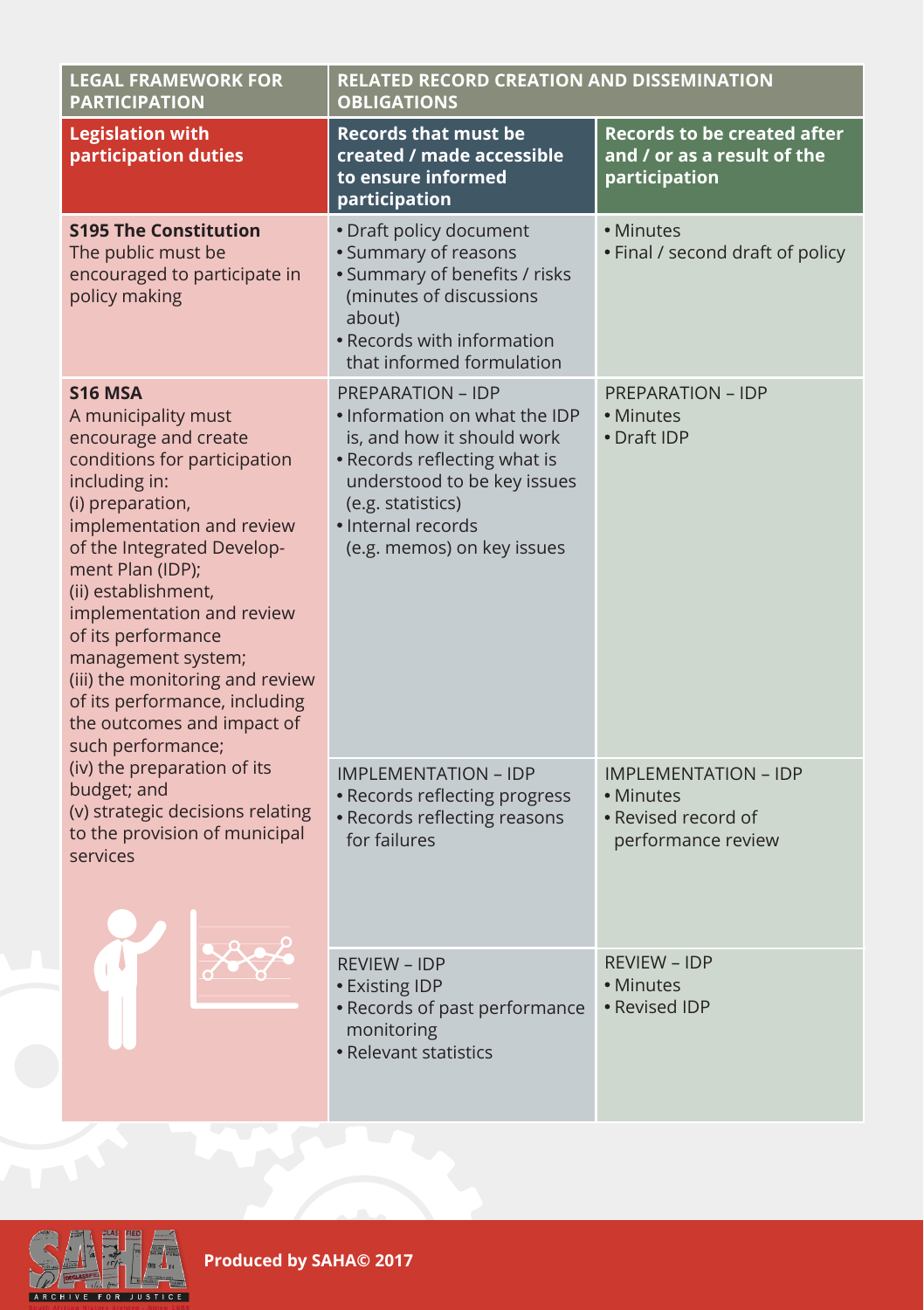| <b>LEGAL FRAMEWORK FOR</b><br><b>PARTICIPATION</b>                                                                                                                                                                                                                                                                                                                                                                                | <b>RELATED RECORD CREATION AND DISSEMINATION</b><br><b>OBLIGATIONS</b>                                                                                                                                                               |                                                                                                                               |
|-----------------------------------------------------------------------------------------------------------------------------------------------------------------------------------------------------------------------------------------------------------------------------------------------------------------------------------------------------------------------------------------------------------------------------------|--------------------------------------------------------------------------------------------------------------------------------------------------------------------------------------------------------------------------------------|-------------------------------------------------------------------------------------------------------------------------------|
| <b>Legislation with</b><br>participation duties                                                                                                                                                                                                                                                                                                                                                                                   | <b>Records that must be</b><br>created / made accessible<br>to ensure informed<br>participation                                                                                                                                      | <b>Records to be created after</b><br>and / or as a result of the<br>participation                                            |
| S42 MSA<br><b>Communities must</b><br>participate in the:<br>Development<br>Implementation and<br><b>Review</b><br>of a municipality's<br>performance management<br>system, particularly with<br>respect to setting:<br>Key performance<br>indicators (KPIs); and<br><b>Targets</b><br>S19 MSA<br>The community must be.<br>consulted on the<br>municipality's:<br>Performance of its<br>functions; and<br>Exercise of its powers | • Draft KPIs and targets<br>• Supporting documents<br>(e.g. records reflecting<br>statistics informing targets)                                                                                                                      | • Minutes<br>• Record of final decision<br>• Finalised KPIs and targets                                                       |
| S22(a) Municipal Finance<br><b>Management Act, 2003</b><br>(MFMA) and<br><b>S16(1)(a)(iv) MSA</b><br>Annually, immediately after<br>tabling the annual budget,<br>the local community needs to<br>be invited to submit<br>representations thereon                                                                                                                                                                                 | • The budget<br>• All supporting documents                                                                                                                                                                                           | • Minutes<br>• Revised budget                                                                                                 |
| S33(1)(a)(i)(bb) MFMA<br>Prior to entering into a<br>contract that will impose<br>obligations exceeding the<br>3 year budget of the<br>Municipality the community<br>needs to be invited to<br>make comments and<br>representations on the<br>proposed contract                                                                                                                                                                   | • Draft contract<br>• Information statement<br>summarising the<br>Municipality's obligations<br>under the contract (to be<br>published at least 60 days<br>prior to the meeting of the<br>council that will approve the<br>contract) | • Minutes<br>• Record of final decision<br>• Final contract (if relevant)<br>• Records reflecting<br>monitoring of compliance |